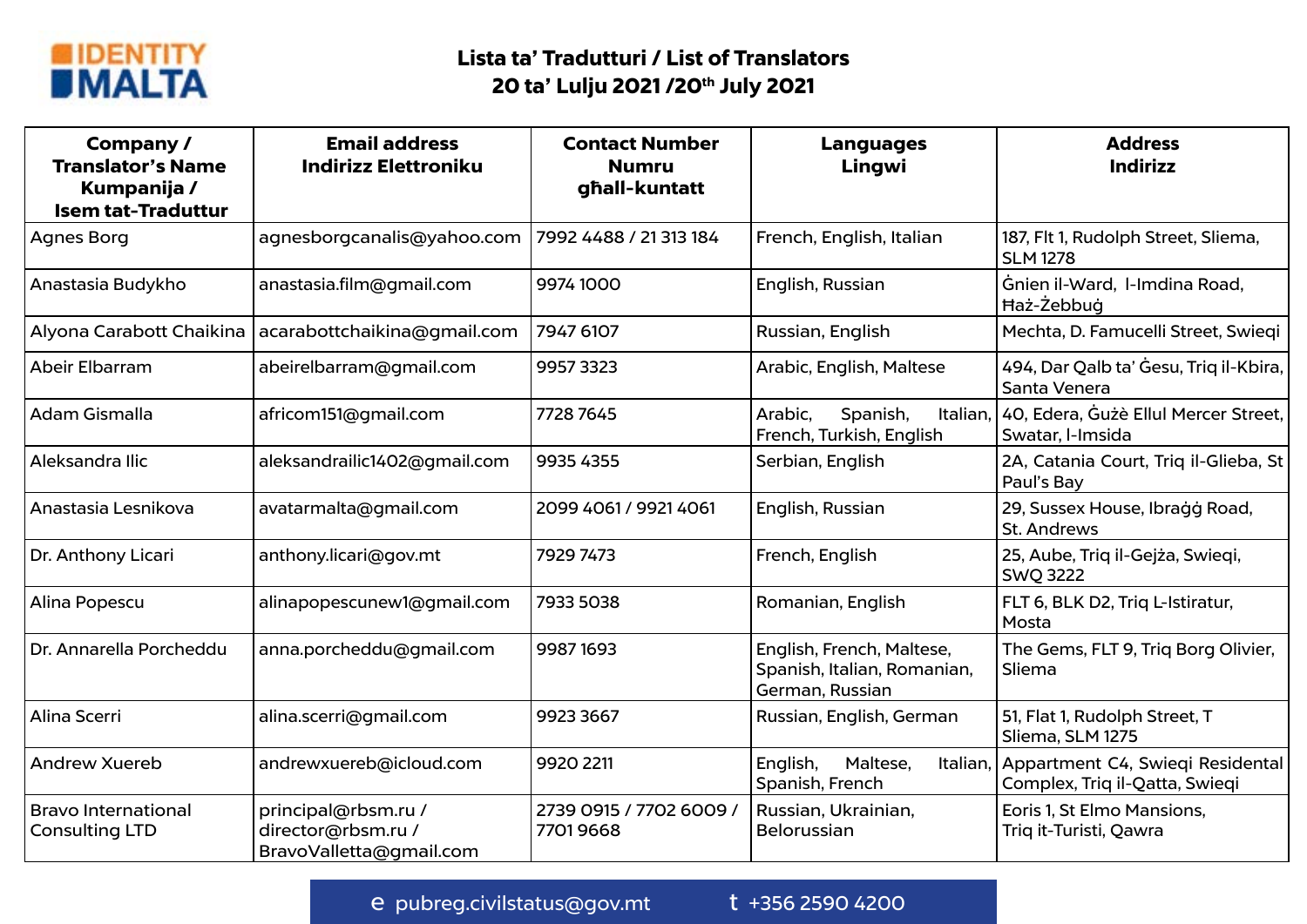



| Company /<br><b>Translator's Name</b><br>Kumpanija /<br><b>Isem tat-traduttur</b> | <b>Email address</b><br><b>Indirizz Elettroniku</b> | <b>Contact Number</b><br><b>Numru</b><br>ghall-kuntatt | <b>Languages</b><br>Lingwi                           | <b>Address</b><br><b>Indirizz</b>                                           | Company /<br><b>Translator's Name</b><br>Kumpanija / Isem<br>tat-traduttur | <b>Email address</b><br><b>Indirizz Elettroniku</b>    | <b>Contact Number</b><br><b>Numru</b><br>ghall-kuntatt | <b>Languages</b><br>Lingwi                                                                                       | <b>Address</b><br><b>Indirizz</b>                                               |
|-----------------------------------------------------------------------------------|-----------------------------------------------------|--------------------------------------------------------|------------------------------------------------------|-----------------------------------------------------------------------------|----------------------------------------------------------------------------|--------------------------------------------------------|--------------------------------------------------------|------------------------------------------------------------------------------------------------------------------|---------------------------------------------------------------------------------|
| <b>Brendon Vella</b>                                                              | brendvella@gmail.com                                | 79278501                                               | Maltese, English, French, Italian                    | 33, Darinarja, Trig il-kappella ta'<br>Xaghra, Naxxar                       | Gjergji Bitri                                                              | gjergjibitri@gmail.com                                 | 21 220 589 /<br>9980 6803                              | Albanian, English                                                                                                | 44, St. Philip CRT, Flt 6,<br>Triq Bordin, Tal-Pietà                            |
| Charlene Bezzina                                                                  | charlene2408@gmail.com                              | 9944 2289                                              | German, French, English, Maltese                     | 67, Villa Skype, Triq il-Fies, H'Attard                                     |                                                                            |                                                        |                                                        |                                                                                                                  | <b>PTA1233</b>                                                                  |
| Dr. Claudine Borg                                                                 | borgclaudine@gmail.com                              | 7900 7800                                              | French, English, Maltese, Italian                    | 28, Petals, Gużè Borg Street,<br>San Ġwann                                  | Georgina Scicluna                                                          | gscicluna@yahoo.com                                    | 7944 0363                                              | French, Italian, English, Maltese                                                                                |                                                                                 |
| Carlo Farrugia -<br><b>Malta Online Dictionary</b><br>∟td                         | carlo@carlofarrugia.com                             | 9945 3434                                              | All main languages<br>combinations                   | Ghabex, H Megiser Str, Birguma,<br>In-Naxxar                                | <b>Global Translation Solutions</b><br>Ltd                                 | office@gts.com.mt /<br>dscerri@gts.com.mt              | 21 224 981 / 7722 4981                                 | All languages as per ISO<br>9001:2015 and ISO 17100:2015<br>standards                                            | 40, West Street,<br>Il-Belt Valletta                                            |
| Dr. Daniela Galea                                                                 | dg@danielagalea.com                                 | 9922 9381                                              | Maltese, English                                     | 59, Triq il-Kbira, is-Siggiewi                                              | <b>Helena Galvez Martin</b>                                                | helenagalvezm@gmail.com                                | 9992 4310                                              | Spanish / English                                                                                                | 17, Falcon Court, Flat 8,<br>Katerina Vitale Street.<br>St Paul's Bay SPB 4262. |
| Dr. Dane Munro                                                                    | danemunro@me.com                                    | 9947 1318                                              | Dutch, English                                       | 100, Paris Street, Haż-Żebbug                                               |                                                                            |                                                        |                                                        |                                                                                                                  |                                                                                 |
| <b>Dulce Rocio Galindo</b><br>Adame                                               | dulce.galindoadame@<br>qmail.com                    | 9935 9282 /<br>+39 3479 025277                         | Spanish, Italian, English                            | Amanpura, Flat 10, Parkside,<br>S. Cannataci Street, Tal-Ibragg             | <b>International Translation</b><br><b>Agency Ltd</b>                      | info@itamalta.com /<br>corporate@itamalta.com          | 21 322 404 / 21 333 642                                | English, Maltese, French, Russian,<br>Portuguese, Italian, Spanish,<br>Arabic, Greek, German, Ukraine,<br>Polish | 80/1, Tignè Street,<br>Sliema,                                                  |
| <b>Donatienne Tabone</b>                                                          | dtabone_10@yahoo.com                                | 79410686                                               | French, English, Italian, Maltese                    | Tab1 Services Ltd, Tab1 House,<br>Carmen Mallia Street, San Gwann           |                                                                            |                                                        |                                                        |                                                                                                                  | <b>SLM 3170</b>                                                                 |
| <b>Euris Consult Limited</b>                                                      | translations@eurisconsult.<br>com                   | 22030000                                               | All languages                                        | <b>Vaults 13-16,</b><br>Valletta Waterfront, Xatt Pinto,                    | Jana Mifsud Novomeska                                                      | jnovomeska@gmail.com/<br>office@translation-slovak.com | 7979 7511                                              | Slovak                                                                                                           | The Podium H4.<br>Michael Debono Street, Żebbu                                  |
|                                                                                   |                                                     |                                                        |                                                      | il-Floriana                                                                 | Karina Ayrapetyan                                                          | karina.ayrapetyan@gmail.<br>com                        | 9924 1846                                              | English, German, Russian,<br>Ukrainian                                                                           | <b>Doverie Services, East Gate</b>                                              |
| Elena Duca                                                                        | lenokius@gmail.com                                  | 9900 1842                                              | Russian, English                                     | 12, Black A, Binja Buqana, it-Torri<br>tal-Arloģģ, Mtarfa                   |                                                                            |                                                        |                                                        |                                                                                                                  | Offices, School Street, Msida,<br><b>MSD 1613</b>                               |
| Eastern Horizons Co Ltd                                                           | xhy2008@yahoo.com                                   | 2722 3236 / 7906 0268                                  | Chinese, English                                     | 69, Grimville, Ferrovija, Sta. Venera                                       | Dr. Kurstin Gatt                                                           | kurstingatt@gmail.com                                  | 7920 0816                                              | Arabic, German, English                                                                                          | <b>XXXXXXXXXXX</b>                                                              |
| Esta Lingua Ltd.                                                                  | info@estalingua.com /<br>mail@estalingua.com        | 21 335 330 / 9933 5330                                 | All official EU languages and all<br>major languages | Business Studio Block 2.<br>Censu Scerri Street, Tignè,<br>Sliema, SLM 3064 | <b>KS Trans</b>                                                            | kstranscompany@yahoo.<br>com                           | 9985 2960 / 9944 5184                                  | Arabic, Maltese, English, Italian<br>French                                                                      | 7, Hurghada, St Luke Str,<br>St Paul's Bay,<br>SPB 2729                         |
| <b>Edwin Pace</b>                                                                 | pace.edwin@gmail.com                                | 21 652 370 / 7965 2370 /<br>Whats app - 7965 2370      | Maltese, English, Portuguese,<br>Italian             | 114A, Lia Street, Zabbar, ZBR 1413                                          | Lorraine Williams Words in<br>Transit                                      | info@wordsintransit.com                                | 7955 7799                                              | All languages                                                                                                    | 22/1, Triq Xatt il-Palm, Bahar ic-<br>Cagħag, NXR 5183                          |
| Fairuz El Miludi                                                                  | n_fayrouze@hotmail.com                              | 9984 5060                                              | Italian, Maltese, Spanish, Arabic,<br>English        | L-Ankrott, Lourdes Lane, Swieqi                                             | Maja Brown                                                                 | maja.brown.blagojevic@<br>gmail.com                    | 9944 6696                                              | Serbian, Bosnian, Montenegrir<br>Croatian, Macedonian                                                            | 10A/21, Hever Court, Molletta<br>Street, Swiegi                                 |
| Fortunata Randisi                                                                 | fortunata.randisi@virgilio.it                       | 79010666                                               | Italian, English, French, Spanish                    | 70, il-Giebja, J Quintinus Street,<br>Bugibba / Qawra                       |                                                                            |                                                        |                                                        |                                                                                                                  |                                                                                 |

## e pubreg.civilstatus@gov.mt t +356 2590 4200

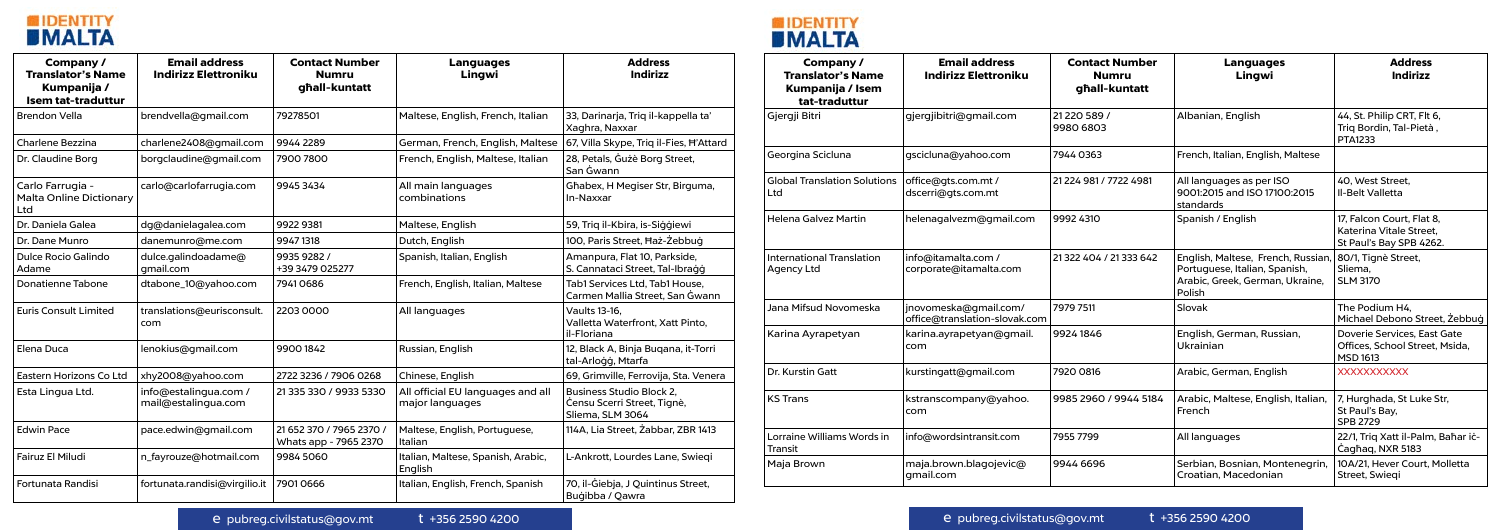



| <b>Company/</b><br><b>Translator's Name</b><br>Kumpanija /<br><b>Isem tat-traduttur</b> | <b>Email address</b><br><b>Indirizz Elettroniku</b> | <b>Contact Numb er</b><br><b>Numru</b><br>ghall-kuntatt | <b>Languages</b><br>Lingwi                                                                                                                                                                                                                                                                                                                                        | <b>Address</b><br><b>Indirizz</b>                                     | Company /<br><b>Translator's Name</b><br>Kumpanija /<br><b>Isem tat-traduttur</b> | <b>Email address</b><br><b>Indirizz Elettroniku</b> | <b>Contact Number</b><br><b>Numru</b><br>ghall-kuntatt | <b>Languages</b><br>Lingwi                                                                                                                                                                                                                                                                                                                                                                                                                                                                                    | <b>Address</b><br><b>Indirizz</b>                              |
|-----------------------------------------------------------------------------------------|-----------------------------------------------------|---------------------------------------------------------|-------------------------------------------------------------------------------------------------------------------------------------------------------------------------------------------------------------------------------------------------------------------------------------------------------------------------------------------------------------------|-----------------------------------------------------------------------|-----------------------------------------------------------------------------------|-----------------------------------------------------|--------------------------------------------------------|---------------------------------------------------------------------------------------------------------------------------------------------------------------------------------------------------------------------------------------------------------------------------------------------------------------------------------------------------------------------------------------------------------------------------------------------------------------------------------------------------------------|----------------------------------------------------------------|
| Dr. Marie Carmen De<br>Gaetano                                                          | mcarmendegaetano@gmail.com                          | 9927 5442 / 21 443 520                                  | French, Italian, English, Maltese                                                                                                                                                                                                                                                                                                                                 | Success House,<br><b>Oscar Zammit Street,</b>                         | Olga Cassar                                                                       | olga.cassar@gmail.com                               | 7977 7111                                              | Russian, English, German                                                                                                                                                                                                                                                                                                                                                                                                                                                                                      | Shamal CRT, FLT 2,<br>Trig is-Seneskalk,<br>Naxxar, NXR 1235   |
| Media Consulta Malta                                                                    | translations@mctranslate.com                        | 2206 0207 / 9944 6226                                   | Arabic, Bosnian, Bulgarian, Chinese,                                                                                                                                                                                                                                                                                                                              | Msida<br>150, Psaila Street,                                          | Orsetta Spinola                                                                   | orsettaspinola@yahoo.it                             | 77137629                                               | All languages                                                                                                                                                                                                                                                                                                                                                                                                                                                                                                 | 119, The Willows, Triq<br>Caravaggio, Gharghur                 |
| Limited                                                                                 |                                                     |                                                         | Croatian, Czech, Danish, Dutch,<br>Estonian, Finnish, Flemish, French,<br>Gaelic, German, Greek,<br>Hebrew, Hungarian, Indonesian, Italian,<br>Japanese, Korean, Latvian, Latin<br>Lithuanian, Maltese, Norwegian, Polish<br>Portuguese, Romanian,<br>Russian, Serbian, Slovak, Slovene,<br>Spanish, Swedish, Thai, Turkish,<br>Ukrainian, and any other language | Birkirkara, BKR 9077                                                  | Polyglot LTD                                                                      | info@polyglotmalta.com /<br>polyglotmalta@gmail.com | 9902 0654                                              | Azerbaijanian, English, Arabic, Armenian, Belarusian,<br>Bulgarian, Bosnian, Hungarian, Vietnamese, Georgian,   Building,<br>Greek, Danish, Dari, Hebrew, Spanish, Italian, Kazakh,<br>Chinese, Kirghiz, Korean, Latvian, Lithuanian,<br>Macedonian, Maltese, Moldavian, German, Norwegian,<br>Polish, Portuguese, Pushtu, Russian, Romanian,<br>Serbian, Slovak, Slovenian, Tadjik, Turkmenian,<br>Turkish, Uzbek, Ukrainian, Farsi, Finnish, French, Hindi,<br>Croatian, Czech, Swedish, Estonian, Japanese | 204B, Vincenti<br>Old Bakery Street,<br>Valletta, VLT 1453     |
| <b>Maria Ferstl</b>                                                                     | mferstl@maltese-greek-german-<br>translations.com   | 21 234 421 / 9917 1884                                  | German, Greek, Maltese, English                                                                                                                                                                                                                                                                                                                                   | 49, FL 7,<br>Triq I-Isqof F.S. Caruana,<br>Imsida                     | Roberta Ellul                                                                     | abroberta33@hotmail.com                             | 99447847                                               | Italian, English                                                                                                                                                                                                                                                                                                                                                                                                                                                                                              | Olive Apartments, FLT1,<br>Patri Guze' Delia Street,<br>Balzan |
| Maha International<br>Services                                                          | internationalmaha@gmail.com                         | 21482585                                                | Arabic                                                                                                                                                                                                                                                                                                                                                            | San Anton, Auberge A,<br>Flat 5-6, Vjal de Paule,<br>Balzan, BZN 9022 | Silvia Debono                                                                     | silviaq@hotmail.com                                 | 9987 2138 /<br>21 472 053                              | Spanish / English                                                                                                                                                                                                                                                                                                                                                                                                                                                                                             | 2. Herbert Flats.<br>F. Geneste Street,<br><b>Birkirkara</b>   |
| Marina Klencisceva                                                                      | marinaklen@gmail.com                                | 9943 3466                                               | Russian, English                                                                                                                                                                                                                                                                                                                                                  | 135, Tower Road, Sliema<br><b>SLM 1604</b>                            | Tatiana Aquilina                                                                  | tanya_urus@mail.ru                                  | 9812 0020                                              | Russian, English                                                                                                                                                                                                                                                                                                                                                                                                                                                                                              | 17, Flt 2, Bacir Street<br>Msida                               |
| Marie Louise Zammit<br>Micallef                                                         | amicatranslate@gmail.com                            | 9944 1548 / 27 807 815                                  | Maltese, English, Italian                                                                                                                                                                                                                                                                                                                                         | 14, Hazelwood, Italian<br>Mission Street,<br>Kalkara                  | <b>Tomoko Cassar</b>                                                              | tomoko@tomokocassar.com                             | 7949 5338 /<br>21 233 853                              | Japanese                                                                                                                                                                                                                                                                                                                                                                                                                                                                                                      | East Garden, Triq<br>Censu Farrugia, Msida,<br><b>MSD 1092</b> |
| Mariella Mangion                                                                        | mariellamangion@gmail.com                           | 7920 7883                                               | Maltese, English, French                                                                                                                                                                                                                                                                                                                                          | 15, Triq Pietro Gagliardi,<br>Tarxien, TXN 1261                       | <b>Tama Ltd</b>                                                                   | tamamalta@outlook.com                               | 21 571 935 /<br>9994 9652                              | Russian, Ukrainian, English                                                                                                                                                                                                                                                                                                                                                                                                                                                                                   | No. 4, Coral flats, Triq il-<br>Gwiebi, St. Paul's Bay,        |
| Olena Borg                                                                              | olenaborg@gmail.com                                 | 99893240                                                | Russian, English                                                                                                                                                                                                                                                                                                                                                  | XXXXXXXXXX                                                            |                                                                                   |                                                     |                                                        |                                                                                                                                                                                                                                                                                                                                                                                                                                                                                                               | <b>SPB 2851</b>                                                |

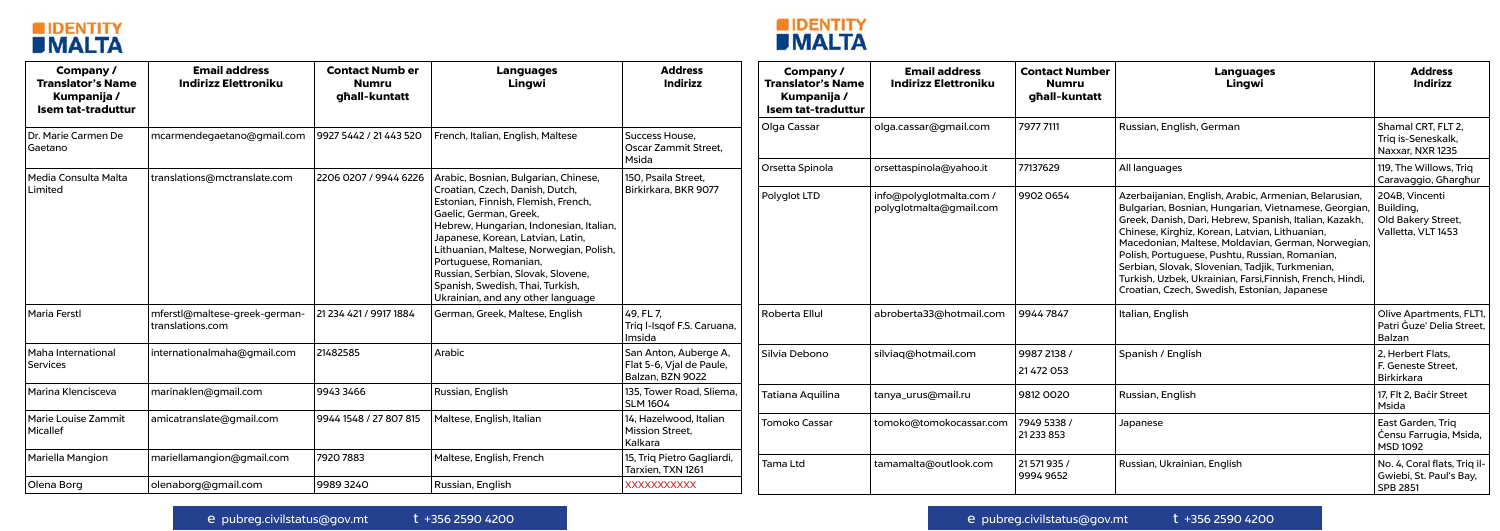## **L-Aġenzija Identità Malta – Lista ta' Tradutturi Termini u Kundizzjonijiet**

L-Aġenzija Identità Malta ma tiġġustifikax, la l-kompetenza professjonali u lanqas ix-xogħol li jsir mittradutturi imniżżla fuq il-Lista ta' Tradutturi - Aġenzija Identità Malta. L-użu ta' kwalunkwe traduttur fuq il-Lista ta' Tradutturi - Aġenzija Identità Malta ma jfissirx li kwalunkwe servizz meħtieġ mill-Aġenzija huwa approvat jew mogħti fi kwalunkwe mezz jew forma.

L-Aġenzija Identità Malta hija eskluża minn kwalunkwe relazzjoni li hija strettament bejn it-traduttur u l-klijent.

Kwalunkwe persuna li tuża servizz ta' traduttur mil-Lista ta' Tradutturi - Aġenzija Identità Malta m'għandha l-ebda jedd tfittex lill-Aġenzija minn kwalunkwe ħsara tal-passat, attwali jew futura ta' kwalunkwe natura li tista' sseħħ qabel, matul jew wara l-forniment ta' kwalunkwe servizz ipprovdut mit-traduttur.

4. Kwalunkwe traduttur fil-Lista ta' Tradutturi - Aġenzija Identità Malta huwa responsabbli u jindenizza lill-Aġenzija Identità Malta jekk kwalunkwe servizz ta' traduzzjoni pprovdut ma jkunx skont l-istandard mitlub mill-Aġenzija;

Il-Lista ta' Tradutturi - Aġenzija Identità Malta qed tiġi pprovduta mill-Aġenzija Identità Malta skont it-termini u l-kundizzjonijiet li ġejjin;

1. L-Aġenzija Identità Malta - Lista ta' Tradutturi qed tiġi pprovduta sempliċiment għal skopijiet ta' informazzjoni. Ir-rwol tal-Aġenzija huwa limitat biss għad-distribuzzjoni tal-Lista ta' Tradutturi - Aġenzija Identità Malta lill-partijiet interessati;

2. L-Aġenzija Identità Malta tirriserva d-dritt li tirrifjuta kwalunkwe traduzzjoni ppreżentata mingħajr ma tagħti raġuni għal dan ir-rifjut. L-Aġenzija mhi responsabbli bl-ebda mod għall-kwalità tattraduzzjonijiet ippreżentati mit-tradutturi fuq il-Lista ta' Tradutturi - Aġenzija Identità Malta;

3. L-Aġenzija Identità Malta ma tkunx involuta fi, u ma tistax tinżamm responsabbli għal xi tranżazzjoni, monetarja jew mod ieħor bejn il-klijent u t-traduttur. L-Aġenzija Identità Malta mhix responsabbli u lanqas tista' tiffissa r-rati tat-traduzzjoni;

5. Kwalunkwe traduttur jew aġenzija ta' traduzzjoni fil-Lista ta'Tradutturi - Aġenzija Identità Malta mhijiex approvata mill-Aġenzija b'xi mezz jew forma, fir-rigward tal-kapaċità jew tal-pożizzjoni.





| <b>Company / Translator's</b><br>Name Kumpanija /<br><b>Isem tat-traduttur</b> | <b>Email address</b><br><b>Indirizz Elettroniku</b> | <b>Contact Number</b><br>Numru<br>ghall-kuntatt | <b>Languages</b><br>Lingwi | <b>Address</b><br><b>Indirizz</b>                                       |
|--------------------------------------------------------------------------------|-----------------------------------------------------|-------------------------------------------------|----------------------------|-------------------------------------------------------------------------|
| Tara Languages Ltd                                                             | info@taralanguages.com                              | 999 44411                                       | All languages              | 98, Bwierag Street, Birkirkara,<br><b>BKR 1213</b>                      |
| <b>TransConsult Ltd</b>                                                        | office@trans-consult.com                            | 9964 4691                                       | English, German, Spanish   | San Michel Building, Suite<br>6B, 110, St George's Road, St<br>Julian's |
| Transcripta Translation<br>Services Ltd                                        | info@transcripta.com                                | 9985 5794 / 7956 5555 /<br>27 2930 00           | All languages              | 48, Flat 1, St Zachary Street,<br>Valletta                              |
| Valcho Stoychev Valchev                                                        | president.bmca@gmail.com                            | 9929 5727                                       | Bulgarian, Russian         | Mechta, 24, F. Assenza Street,<br>Ibragg, Swiegi                        |

e pubreg.civilstatus@gov.mt t +356 2590 4200